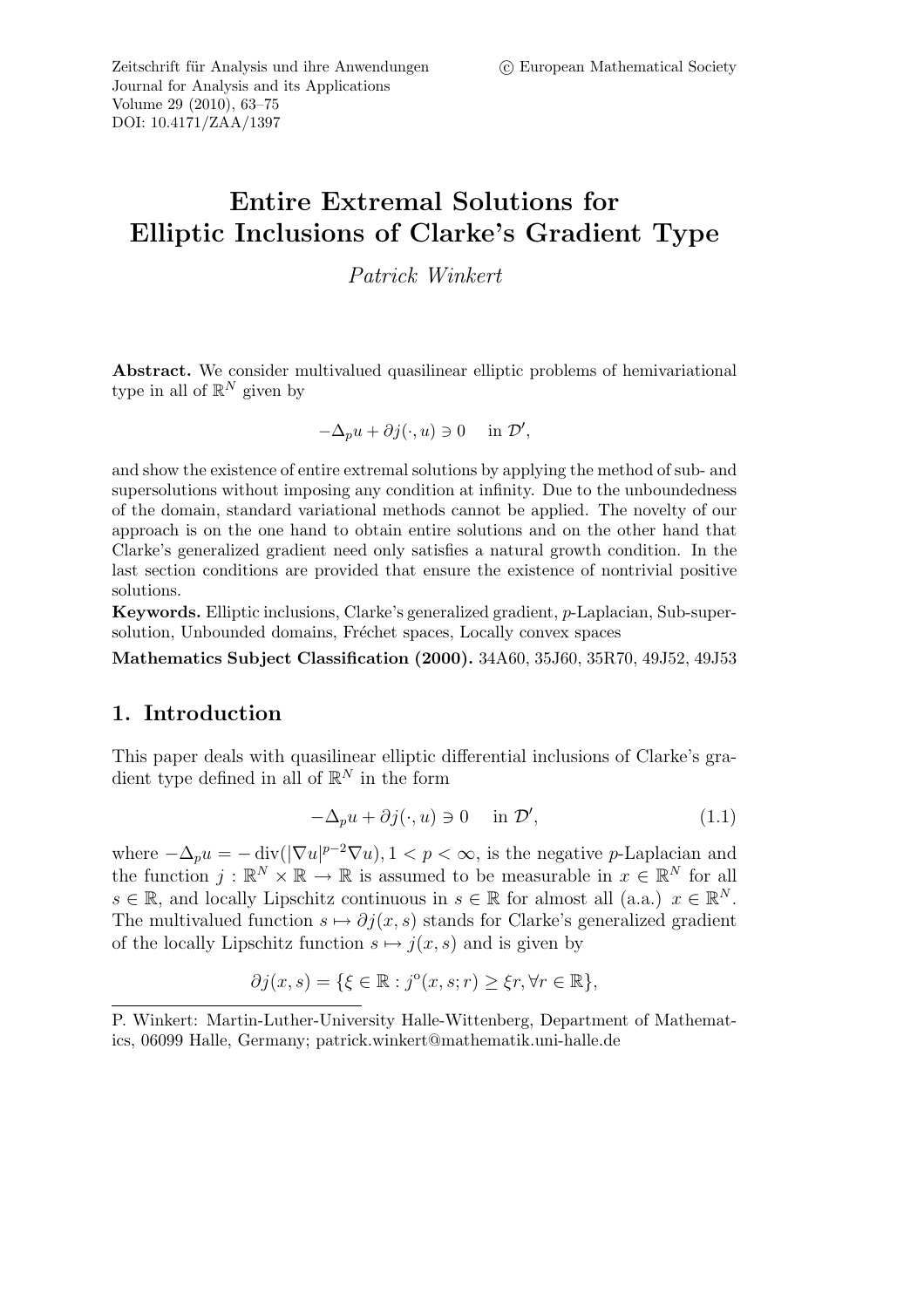for a.a.  $x \in \mathbb{R}^N$ , where  $j^{\circ}(x, s; r)$  is the generalized directional derivative of j at  $s$  in the direction  $r$  defined by

$$
j^{o}(x, s; r) = \limsup_{y \to s, t \downarrow 0} \frac{j(x, y + tr) - j(x, y)}{t},
$$

(see [10, Chapter 2]). We denote by  $\mathcal{D} = C_0^{\infty}(\mathbb{R}^N)$  the space of all infinitely differentiable functions with compact support in  $\mathbb{R}^N$  and by  $\mathcal{D}'$  its dual space.

This type of hemivariational inequalities has been studied by various authors on bounded domains. For Dirichlet boundary conditions under local growth conditions, we refer, e.g., to [8] and for hemivariational inequalities with measure data on the right-hand side see [6]. Single valued problems in the form (1.1) for Neumann boundary conditions of Clarke's gradient type are considered in [5]. In [4] the author discussed our problem (1.1) with a multivalued term in form of a state-dependent subdifferential in all of  $\mathbb{R}^N$  which turns out to be a special case of problem (1.1). Let  $\Omega \subset \mathbb{R}^N$  be a bounded domain and consider problem (1.1) under Dirichlet boundary values. Let  $f : \Omega \times \mathbb{R} \to \mathbb{R}$  be a Carathéodory function. If j is a primitive of f, meaning that

$$
j(x,s) := \int_0^s f(x,t)dt,
$$

then  $s \mapsto j(x, s)$  is continuously differentiable and hence,  $\partial j(x, s) = \left\{\frac{\partial j(x, s)}{\partial s}\right\}$  ${f(x, s)}$ . Thus, problem (1.1) is simplified to the elliptic boundary value problem

$$
u \in W_0^{1,p}(\Omega): -\Delta_p u + f(\cdot, u) = 0
$$
 in  $(W_0^{1,p}(\Omega))'$ ,

for which the method of sub- and supersolutions is well known (see [7, Chapter 3]). Comparison principles for general elliptic operators A, in particular for the negative p-Laplacian  $-\Delta_p$ , and Clarke's gradient  $s \mapsto \partial j(x, s)$  satisfying a one-sided growth condition in the form

$$
\xi_1 \le \xi_2 + c_1(s_2 - s_1)^{p-1},\tag{1.2}
$$

for all  $\xi_i \in \partial j(x, s_i), i = 1, 2$ , for a.a.  $x \in \Omega$ , and for all  $s_1, s_2$  with  $s_1 < s_2$ can also be found in [7, Chapter 4]. Recently, a new comparison result for inclusions of the form  $(1.1)$  for bounded domains without the condition  $(1.2)$ has been obtained in [9].

The main goal of this paper is to prove the existence of entire extremal solutions for the inclusion (1.1) within a sector of an ordered pair of sub- and supersolutions  $u, \overline{u}$  without assuming any conditions as in (1.2).

The paper is organized as follows. In Section 2 we formulate our notations and hypotheses and in Section 3 we prove our main result about the existence of extremal solutions. In the end of Section 3 we consider the relation to the problem in [4] and finally, we give an example of the construction of sub- and supersolutions in Section 4.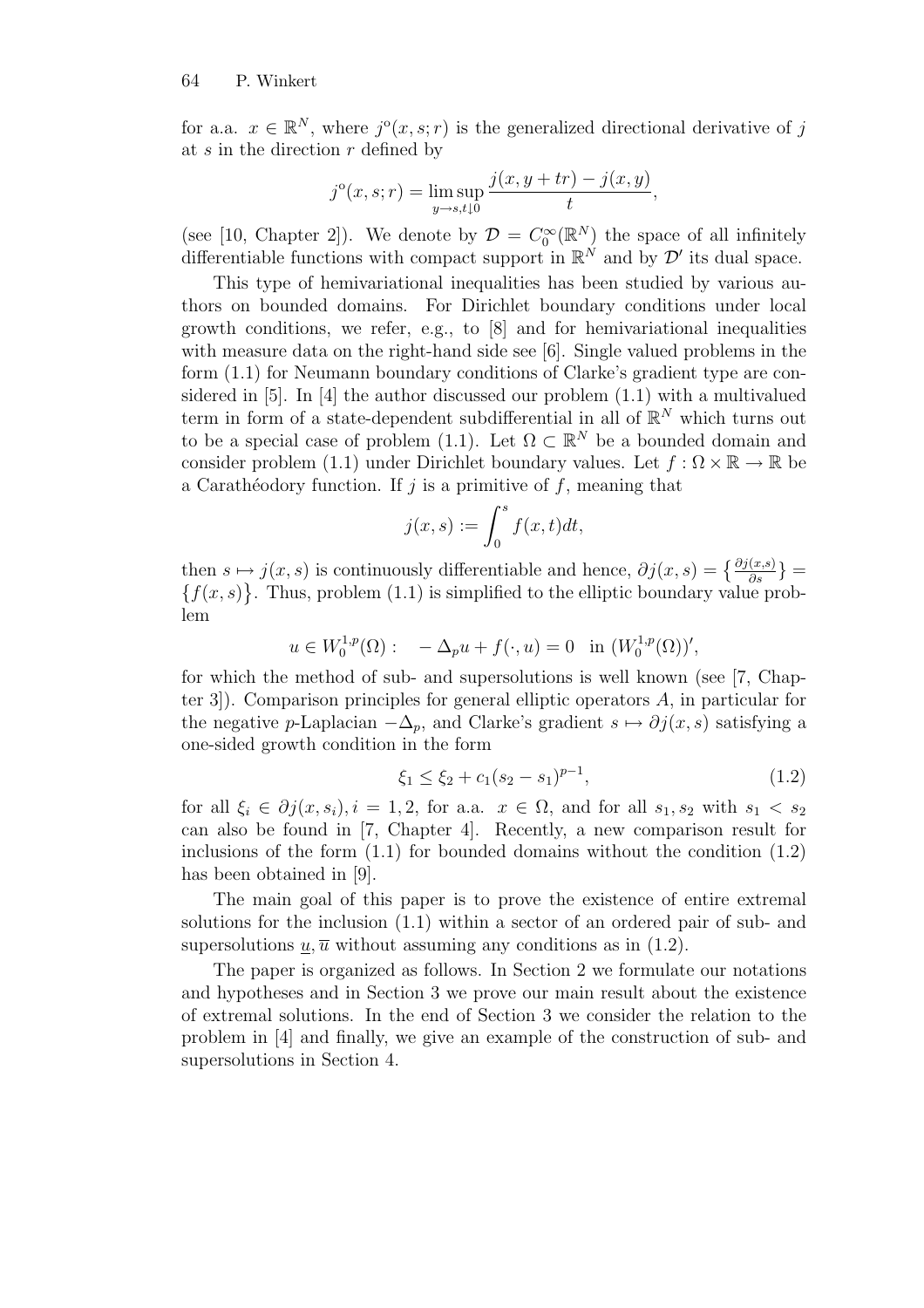### 2. Notations and Hypotheses

Let  $W = W^{1,p}_{loc}(\mathbb{R}^N)$  be the local Sobolev space of all functions  $u : \mathbb{R}^N \to \mathbb{R}$ , which belong to the Sobolev space  $W^{1,p}(\Omega)$  for every compact domain  $\Omega \subset$  $\mathbb{R}^N$ . The topology of the locally convex space W is described by the family of seminorms  $\{h_k : k = 1, 2, \ldots\}$  given by  $h_k(u) = ||u||_{W^{1,p}(B_k)}$ , where  $B_k \subset \mathbb{R}^N$  is the ball of radius k. A sequence  $(u_n) \subset \mathcal{W}$  converges to u if and only if

$$
h_k(u_n - u) \to 0
$$
, as  $n \to \infty$ , for all  $k = 1, 2, \ldots$ .

Since the space  $W$  has a countable fundamental system of seminorms, there exists a metric d on W for which  $(W, d)$  is a complete metric vector space. Such spaces are called Frechét spaces (see [12, Theorem 25.1, Corollary 25.2]). For fixed k we denote  $\mathcal{W}_k = W^{1,p}(B_k)$  and by  $i_k : \mathcal{W} \to \mathcal{W}_k$  the mapping defined by  $W \ni u \mapsto u|_{B_k} \in W_k$ , where  $u|_{B_k}$  denotes the restriction of u to  $B_k$ . Analogously, we define the local Lebesgue space  $\mathcal{L}^q := L^q_{loc}(\mathbb{R}^N)$ , where q satisfies the equation  $\frac{1}{p} + \frac{1}{q}$  $\frac{1}{q} = 1$ . Note that  $\mathcal{L}^q$  is equipped with the natural partial ordering  $\leq$  defined by  $u \leq v$  iff  $v - u \in \mathcal{L}_{+}^{q} := L_{\mathrm{loc}}^{p}$  $P_{\text{loc},+}(\mathbb{R}^N)$  which stands for the set of all nonnegative functions of  $\mathcal{L}^q$ .

**Definition 2.1.** A function  $u \in \mathcal{W}$  is said to be a solution of (1.1), if there exists a function  $\gamma \in \mathcal{L}^q$  such that

- (i)  $\gamma(x) \in \partial j(x, u(x))$ , for a.a.  $x \in \mathbb{R}^N$ ,
- (ii)  $\int_{\mathbb{R}^N} |\nabla u|^{p-2} \nabla u \nabla \varphi dx + \int_{\mathbb{R}^N} \gamma \varphi dx = 0$ , for all  $\varphi \in \mathcal{D}$ .

**Definition 2.2.** A function  $\underline{u} \in \mathcal{W}$  is said to be a subsolution of (1.1), if there exists a function  $\gamma \in \mathcal{L}^q$  such that

- (i)  $\gamma(x) \in \partial j(x, \underline{u}(x))$ , for a.a.  $x \in \mathbb{R}^N$ ,
- (ii)  $\int_{\mathbb{R}^N} |\nabla \underline{u}|^{p-2} \nabla \underline{u} \nabla \varphi dx + \int_{\mathbb{R}^N} \underline{\gamma} \varphi dx \leq 0$ , for all  $\varphi \in \mathcal{D}_+$ .

**Definition 2.3.** A function  $\overline{u} \in \mathcal{W}$  is said to be a supersolution of (1.1), if there exists a function  $\overline{\gamma} \in \mathcal{L}^q$  such that

- (i)  $\overline{\gamma}(x) \in \partial j(x, \overline{u}(x))$ , for a.a.  $x \in \mathbb{R}^N$ ,
- (ii)  $\int_{\mathbb{R}^N} |\nabla \overline{u}|^{p-2} \nabla \overline{u} \nabla \varphi dx + \int_{\mathbb{R}^N} \overline{\gamma} \varphi dx \geq 0$ , for all  $\varphi \in \mathcal{D}_+$ .

Here,  $\mathcal{D}_+ := \{ \varphi \in \mathcal{D} : \varphi \geq 0 \}$  stands for all nonnegative functions of  $\mathcal{D}$ . In order to formulate our main results we suppose the following hypotheses for the function j and its Clarke's gradient  $\partial j(x, \cdot)$  in problem (1.1).

- (j1) The mapping  $x \mapsto j(x,s)$  is measurable for all  $s \in \mathbb{R}$  and  $s \mapsto j(x,s)$  is locally Lipschitz continuous for a.a.  $x \in \mathbb{R}^N$ .
- (i2) There is a constant  $c > 0$  such that

$$
\xi \in \partial j(x, s) : |\xi| \le c(1 + |s|^{p-1}),
$$

for a.a.  $x \in \mathbb{R}^N$  and for all  $s \in \mathbb{R}$ .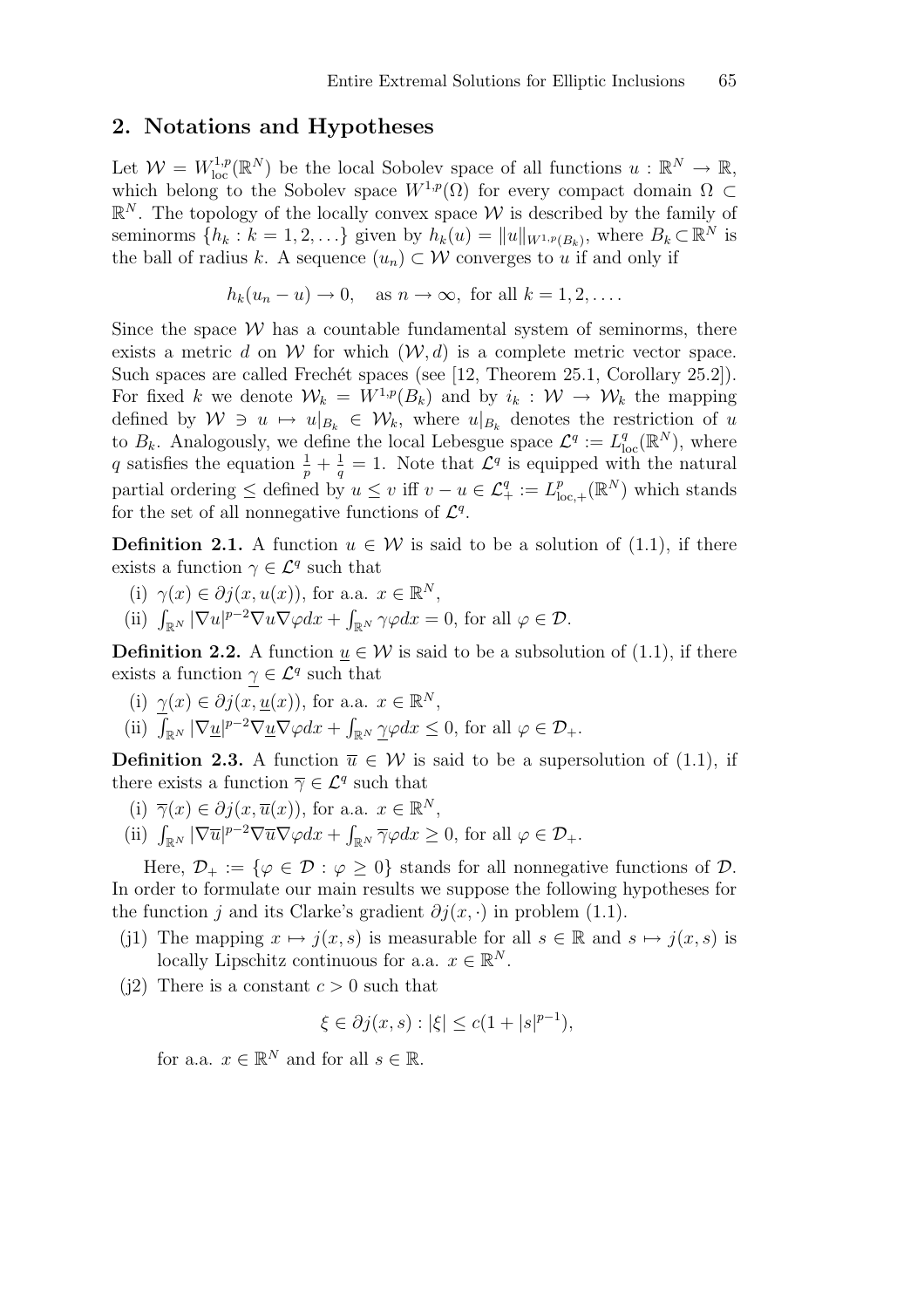### 3. Main results

Now, we want to show that the assumptions  $(i)$  and  $(i)$  are sufficient to ensure the existence of entire extremal solutions of  $(1.1)$  within the interval  $[u, \overline{u}]$ . Our main result in this paper is given in the following theorem.

**Theorem 3.1.** Let conditions (j1)–(j2) be satisfied and let  $\underline{u}, \overline{u}$  be a pair of suband supersolutions of problem (1.1) satisfying  $u \leq \overline{u}$ . Then there exist extremal solutions of (1.1) belonging to the interval  $[u, \overline{u}]$ .

*Proof.* First we select a sequence of open balls  $(B_k) \subset \mathbb{R}^N, k = 1, 2, \ldots$ , whose union is equal to  $\mathbb{R}^N$ , that is,  $\bigcup_{k=1}^{\infty} B_k = \mathbb{R}^N$ . We construct a sequence  $(U_k, \Gamma_k) \subset \mathcal{W} \times \mathcal{L}^q$  as follows: By means of the given supersolution according to Definition 2.3, one defines

$$
U_0 := \overline{u}, \quad U_k(x) = \begin{cases} u_k(x) & \text{for } x \in B_k \\ \overline{u}(x) & \text{for } x \in \mathbb{R}^N \setminus B_k \end{cases}
$$
  

$$
\Gamma_0 := \overline{\gamma}, \quad \Gamma_k(x) = \begin{cases} \gamma_k(x) & \text{for } x \in B_k \\ \overline{\gamma}(x) & \text{for } x \in \mathbb{R}^N \setminus B_k, \end{cases}
$$
  
(3.1)

where the pair  $(u_k, \gamma_k) \in W^{1,p}(B_k) \times L^q(B_k)$  denotes the greatest solution of the differential inclusion

$$
-\Delta_p u_k + \partial j(\cdot, u_k) \ni 0, \quad \text{in } B_k
$$
  

$$
u_k = \overline{u}, \quad \text{on } \partial B_k
$$
 (P<sub>k</sub>)

in the order interval  $[\underline{u}|_{B_k}, \overline{u}|_{B_k}]$ . We recall that a pair  $(u_k, \gamma_k) \in W^{1,p}(B_k) \times$  $L^q(B_k)$  is a solution of  $(P_k)$  if the following holds:

- (1)  $u_k = \overline{u}$  on  $\partial B_k$ ,
- (2)  $\gamma_k(x) \in \partial j(x, u_k(x))$ , for a.a.  $x \in B_k$ ,
- (3)  $\int_{B_k} |\nabla u_k|^{p-2} \nabla u_k \nabla \varphi dx + \int_{B_k} \gamma_k \varphi dx = 0$ , for all  $\varphi \in C_0^{\infty}(B_k)$ .

Obviously, the functions  $\underline{u}|_{B_k}$ ,  $\overline{u}|_{B_k}$  create an ordered pair of sub- and supersolutions to the auxiliary problem  $(P_k)$  and the existence of a greatest solution  $u_k \in [\underline{u}|_{B_k}, \overline{u}|_{B_k}]$  of  $(P_k)$  follows directly from [9, Theorem 4.1, Corollary 4.1]. The extensions  $(U_k, V_k)$  of  $(u_k, v_k)$  are well-defined and belong to  $W \times \mathcal{L}^q$ .

By the construction of  $U_k$  one sees immediately that  $U_1 \leq U_0$  is true. The function  $u_2 \in W^{1,p}(B_2)$  is the greatest solution of  $(P_2)$  in the interval  $[\underline{u}|_{B_2}, \overline{u}|_{B_2}]$ . Furthermore,  $u_2|_{B_1}$  is a subsolution of  $(P_1)$  in  $B_1$ , and  $\overline{u}|_{B_1}$  is a supersolution of  $(P_1)$  in  $B_1$  satisfying  $u_2|_{B_1} \leq \overline{u}|_{B_1}$ . Since  $u_1 \in W^{1,p}(B_1)$  is the greatest solution of  $(P_1)$  in  $[\underline{u}|_{B_1}, \overline{u}|_{B_1}] \supset [u_2|_{B_1}, \overline{u}|_{B_1}]$ , we obtain  $u_2|_{B_1} \leq u_1$  and therefore  $U_2 \leq U_1$ . In order to generalize this result, we argue per induction and have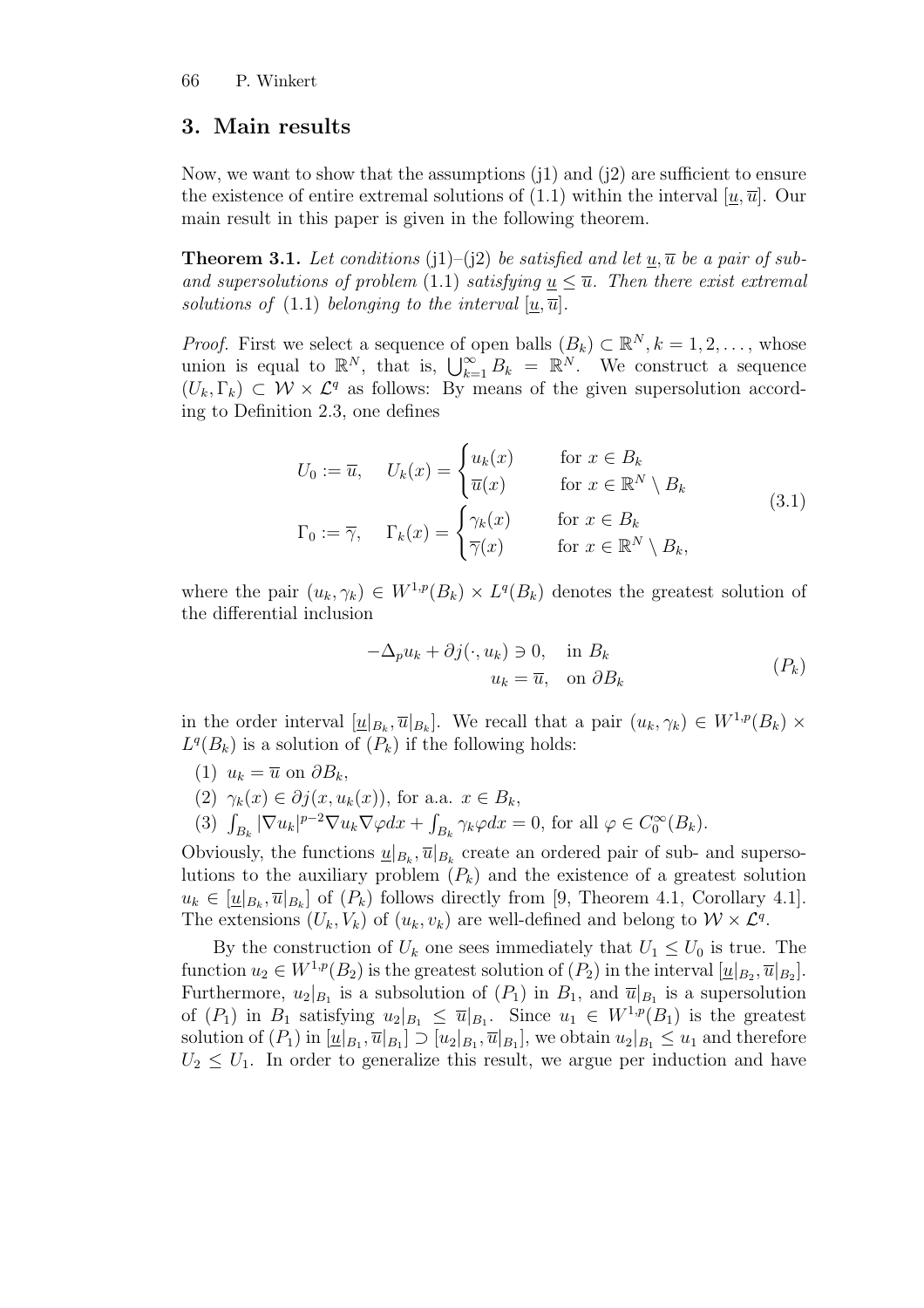by definition of  $U_k$  that  $u_{k+1}|_{B_k}$  is a subsolution of  $(P_k)$  and  $u_k$  is the greatest solution in  $[\underline{u}|_{B_k}, \overline{u}|_{B_k}] \supset [u_{k+1}|_{B_k}, \overline{u}|_{B_k}]$ . This yields

$$
\underline{u} \leq \cdots \leq U_{k+1} \leq U_k \leq \cdots \leq U_1 \leq U_0 = \overline{u},
$$

and consequently,

$$
\lim_{k \to \infty} U_k(x) = U^*(x), \quad \text{for almost all } x \in \mathbb{R}^N.
$$

To show that  $U^*$  belongs to  $W$ , let  $\Omega \subset \mathbb{R}^N$  be any compact set, which implies the existence of an open ball  $B_k$  satisfying  $\Omega \subset B_k$ . Due to the fact that  $\underline{u}, \overline{u}$ generate lower and upper bounds for  $U_l$ , we obtain the boundedness of  $U_l$  with respect to the norm in  $L^p(B_k)$ , that is,

$$
||U_l||_{L^p(B_k)} \le c_k, \quad \text{for all } l = 1, 2, \dots,
$$
\n(3.2)

where  $c_k$  are some positive constants depending only on k. Now we are going to prove the boundedness of  $\nabla U_l$  in  $L^p(B_k)$ . One observes that each  $U_l$  with  $l \geq k+1$  fulfills in  $B_{k+1}$ 

$$
-\Delta_p U_l + \partial j(\cdot, U_l) \ni 0,
$$

which by Definition 2.1 means

$$
\int_{B_{k+1}} |\nabla U_l|^{p-2} \nabla U_l \nabla \varphi dx + \int_{B_{k+1}} \Gamma_l \varphi dx = 0, \quad \text{for all } \varphi \in C_0^{\infty}(B_{k+1}), \quad (3.3)
$$

where we have

$$
\Gamma_l(x) \in \partial(x, U_l(x)),
$$
 for almost all  $x \in \mathbb{R}^N$ .

Since  $W_0^{1,p}$  $C_0^{1,p}(B_{k+1})$  is the closure of  $C_0^{\infty}(B_{k+1})$  in  $W^{1,p}(B_{k+1})$  (see [1]), the validity of (3.3) for all  $\varphi \in W_0^{1,p}$  $0^{(1,p)}(B_{k+1})$  can be proven easily by using completion techniques. With the aid of [11, Theorem 1.2.2] we introduce a function  $\vartheta \in \mathcal{D}$ given by the following properties:

1.  $0 \leq \vartheta(x) \leq 1$  for all  $x \in \mathbb{R}^N$ , 2.  $\vartheta(x) = 0$  for all  $x \in \mathbb{R}^N \setminus B_{k+1}$ , 3.  $\vartheta(x) = 1$  for all  $x \in \overline{B_k}$ .

Additionally, it holds

$$
\max\left(\sup_{B_{k+1}} \vartheta, \sup_{B_{k+1}} |\nabla \vartheta|^p\right) \le c,\tag{3.4}
$$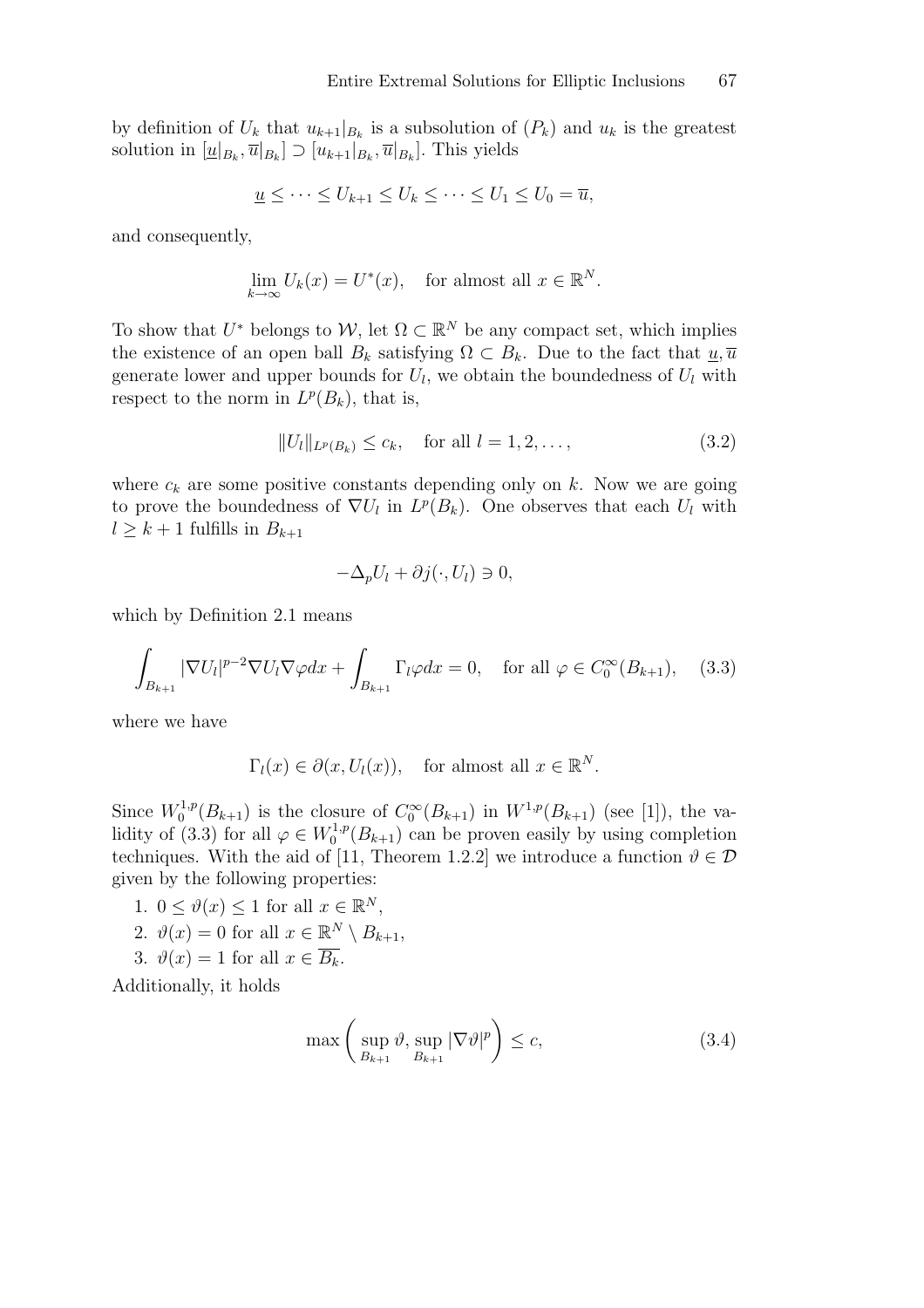where c is a positive constant. By using the special test function  $\varphi = U_l \cdot \vartheta^p \in$  $W_0^{1,p}$  $\int_0^{1,p}(B_{k+1})$  in the left term of (3.3), one gets along with Young's inequality

$$
\int_{B_{k+1}} |\nabla U_l|^{p-2} \nabla U_l \nabla (U_l \vartheta^p) dx
$$
\n
$$
= \int_{B_{k+1}} \vartheta^p |\nabla U_l|^p dx + p \int_{B_{k+1}} |\nabla U_l|^{p-2} \nabla U_l U_l \vartheta^{p-1} \nabla \vartheta dx
$$
\n
$$
\geq \int_{B_{k+1}} \vartheta^p |\nabla U_l|^p dx - p \int_{B_{k+1}} \varepsilon |\nabla U_l|^p |\vartheta|^p dx - p \int_{B_{k+1}} C(\varepsilon) |U_l|^p |\nabla \vartheta|^p dx
$$
\n
$$
\geq \int_{B_{k+1}} (1 - p\varepsilon) \vartheta^p |\nabla U_l|^p dx - p \int_{B_{k+1}} C(\varepsilon) |U_l|^p |\nabla \vartheta|^p dx,
$$

where  $\varepsilon$  is selected such that  $\varepsilon < \frac{1}{p}$ . Applying (j2) along with (3.4) and (3.2) yields

$$
\int_{B_{k+1}} (1 - p\varepsilon) \vartheta^p |\nabla U_l|^p dx \leq p \int_{B_{k+1}} C(\varepsilon) |U_l|^p |\nabla \vartheta|^p dx + \int_{B_{k+1}} \Gamma_l U_l \vartheta^p dx
$$
  
\n
$$
\leq p \int_{B_{k+1}} C(\varepsilon) |U_l|^p |\nabla \vartheta|^p dx + \int_{B_{k+1}} (c + c |U_l|^{p-1}) |U_l| \vartheta^p dx
$$
  
\n
$$
\leq \widetilde{c},
$$

where  $\tilde{c}$  is a positive constant which depends only on k. The boundedness of the gradient  $\nabla U_l$  in  $L^p(B_k)$  follows directly by the estimate

$$
\int_{B_k} |\nabla U_l|^p dx \le \int_{B_{k+1}} \vartheta^p |\nabla U_l|^p dx \quad \text{ for any } l \ge k+1,
$$

which implies along with (3.2) that  $||U_l||_{W^{1,p}(B_k)} \leq \hat{c}_k$  for all  $l = 1, 2, \ldots$  The reflexivity of  $W^{1,p}(B_k)$ ,  $1 < p < \infty$ , ensures the existence of a weakly convergent subsequence of  $U_l$ . Due to the compact imbedding  $W^{1,p}(B_k) \hookrightarrow L^p(B_k)$  and the monotony of  $U_l$  we get, for the entire sequence  $U_l$ ,

$$
U_l|_{B_k} \rightharpoonup U^*|_{B_k}
$$
 in  $W^{1,p}(B_k)$  and  $U_l|_{B_k} \rightharpoonup U^*|_{B_k}$  in  $L^p(B_k)$ .

We have  $U^* \in W^{1,p}(B_k)$  and since  $\Omega \subset B_k$  it follows  $U^* \in W^{1,p}(\Omega)$ . As  $\Omega$  is a freely selected compact domain in  $\mathbb{R}^N$ , we obtain  $U^* \in \mathcal{W}$ . Our aim is to show that  $U^*$  is the greatest solution of (1.1) in [ $\underline{u}, \overline{u}$ ]. Due to (3.1) it holds

$$
\Gamma_k \in \partial j(x, U_k(x)) \quad \text{a.a. in } \mathbb{R}^N \text{ and for all } k. \tag{3.5}
$$

Immediately, the boundedness of  $\Gamma_k$  in  $\mathcal{L}^q$  is a consequence of condition (j2) and by using the diagonal process of Cantor one shows the existence of a weakly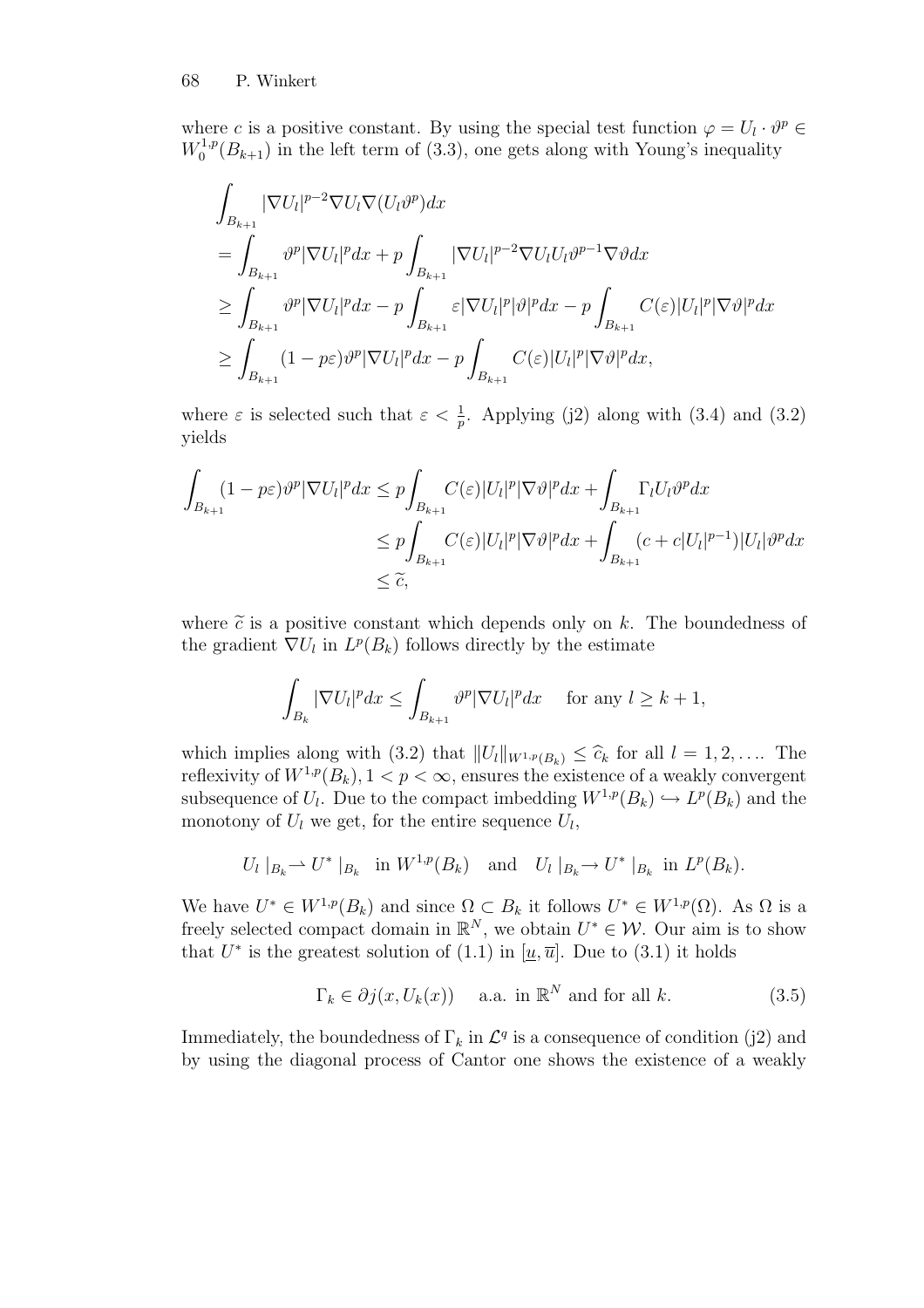convergent subsequence of  $(\Gamma_k)$ , still denoted by  $\Gamma_k$ . In fact, since  $\mathcal{L}^q$  is a reflexive Fréchet space for  $1 < q < \infty$  (see [12, Theorem 25.15]), we have

$$
\int_{\mathbb{R}^N} \Gamma_k \varphi dx \to \int_{\mathbb{R}^N} \Gamma^* \varphi dx \quad \forall \varphi \in \mathcal{D} \text{ as } k \to \infty. \tag{3.6}
$$

Due to (3.5) we get, for any ball  $B_k$ ,

$$
\Gamma_l(x) \in \partial j(x, U_l(x)),
$$
 a.a.  $x \in B_k, l = 1, 2, \ldots,$ 

which implies

$$
\int_{B_k} \Gamma_l \varphi dx \le \int_{B_k} j^{\circ}(x, U_l; \varphi) dx, \quad \text{for all } \varphi \in C_0^{\infty}(B_k).
$$

Using Fatou's Lemma and the upper semicontinuity of  $j^{\circ}$  yields

$$
\limsup_{l\to\infty}\int_{B_k}\Gamma_l\varphi dx\leq \int_{B_k}\limsup_{l\to\infty}j^{\circ}(x,U_l;\varphi)dx\leq \int_{B_k}j^{\circ}(x,U^*;\varphi)dx,
$$

which shows in view of (3.6)

$$
\int_{B_k} \Gamma^* \varphi dx \le \int_{B_k} j^{\circ}(x, U^*; \varphi) dx, \quad \forall \varphi \in C_0^{\infty}(B_k). \tag{3.7}
$$

We are going to show that (3.7) implies  $\Gamma^*(x) \in \partial j(x, U^*(x))$  for a.a.  $x \in B_k$ . The mapping  $r \mapsto j^{\circ}(x, s; r)$  is positively homogeneous and inequality (3.7) holds, in particular, for all  $\varphi \in C_0^{\infty}(B_k)_{+}$ . We obtain

$$
\int_{B_k} \Gamma^* \varphi dx \le \int_{B_k} j^{\circ}(x, U^*; 1) \varphi dx, \quad \forall \varphi \in C_0^{\infty}(B_k)_+.
$$

By  $[10,$  Proposition 2.1.2 Clarke's generalized directional derivative  $j^{\circ}$  fulfills

$$
j^{\mathrm{o}}(x,s;r) = \max\{\xi r : \xi \in \partial j(x,s)\},\
$$

and since  $\partial j(x,s)$  is a nonempty, convex, and compact subset of R, there exists a function  $\Gamma_1^* : B_k \to \mathbb{R}$  such that

$$
j^{o}(x, U^{*}(x); 1) = \Gamma_{1}^{*}(x), \quad \text{for a.a. } x \in B_{k},
$$
\n(3.8)

where

$$
\Gamma_1^*(x) = \max\{\xi : \xi \in \partial j(x, U^*(x))\}.
$$
\n(3.9)

Applying the general approximation results in [3] for lower (respectively, upper) semicontinuous functions in Hilbert spaces yields a sequence of locally Lipschitz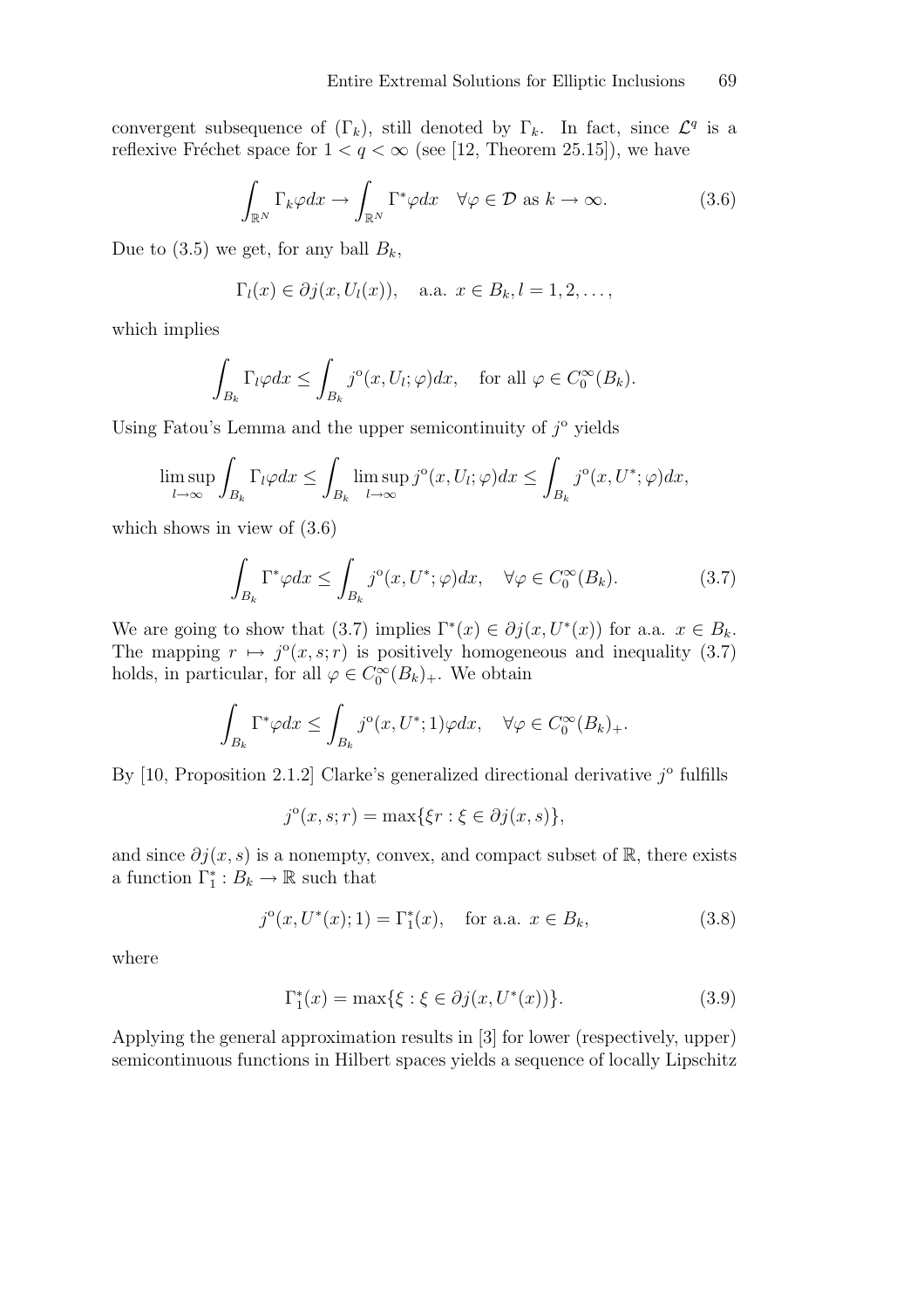functions converging pointwise to  $j^{\circ}$ . This implies that  $s \mapsto j^{\circ}(x, s; 1)$  is superpositionally measurable, meaning that the mapping  $x \mapsto j^{\circ}(x, u(x); 1)$  is measurable for all measurable functions  $u : B_k \to \mathbb{R}$ . Due to (3.8) and (j2) we infer  $\Gamma_1^* \in L^q(B_k)$ . Using (3.7) proves

$$
\int_{B_k} \Gamma^* \varphi dx \le \int_{B_k} \Gamma_1^* \varphi dx, \ \forall \varphi \in C_0^{\infty}(B_k)_+,
$$

which implies

$$
\Gamma^*(x) \le \Gamma_1^*, \quad \text{for a.a. } x \in B_k. \tag{3.10}
$$

Testing (3.7) with nonpositve functions  $\varphi = -\psi$ , where  $\psi \in C_0^{\infty}(B_k)_{+}$ , we have

$$
-\int_{B_k} \Gamma^* \psi dx \le \int_{B_k} j^{\circ}(x, U^*; -1)\psi dx, \quad \forall \psi \in C_0^{\infty}(B_k)_+.
$$
 (3.11)

The same arguments as above yield the existence of a function  $\tau \in L^q(B_k)$  such that

$$
\tau(x) = \max\{-\xi : \xi \in \partial j(x, U^*(x))\} = -\min\{\xi : \xi \in \partial j(x, U^*(x))\},\tag{3.12}
$$

which implies by setting  $\Gamma_2^* = -\tau$  in (3.11) that

$$
-\int_{B_k} \Gamma^* \psi dx \le -\int_{B_k} \Gamma_2^* \psi dx, \quad \forall \psi \in C_0^{\infty}(B_k)_+,
$$

and therefore one gets

$$
\int_{B_k} \Gamma^* \psi dx \ge \int_{B_k} \Gamma_2^* \psi dx, \quad \forall \psi \in C_0^{\infty}(B_k)_+.
$$

From the last inequality we infer

$$
\Gamma^*(x) \ge \Gamma_2^*, \quad \text{for a.a. } x \in B_k. \tag{3.13}
$$

In view of (3.9), (3.10), (3.12), (3.13) and  $\Gamma_2^* = -\tau$  we see at once that

$$
\Gamma^*(x) \in \partial j(x, U^*(x)) \quad \text{for a.a. } x \in B_k. \tag{3.14}
$$

Let  $\varphi \in \mathcal{D}$  be arbitrary fixed. Then there exists an index k such that the support of  $\varphi$  fulfills supp $\varphi \subset B_k$ . The approximations above yield, for any  $l \geq k$ 

$$
\int_{\mathbb{R}^N} |\nabla U_l|^{p-2} \nabla U_l \nabla \varphi dx + \int_{\mathbb{R}^N} \Gamma_l \varphi dx = 0,
$$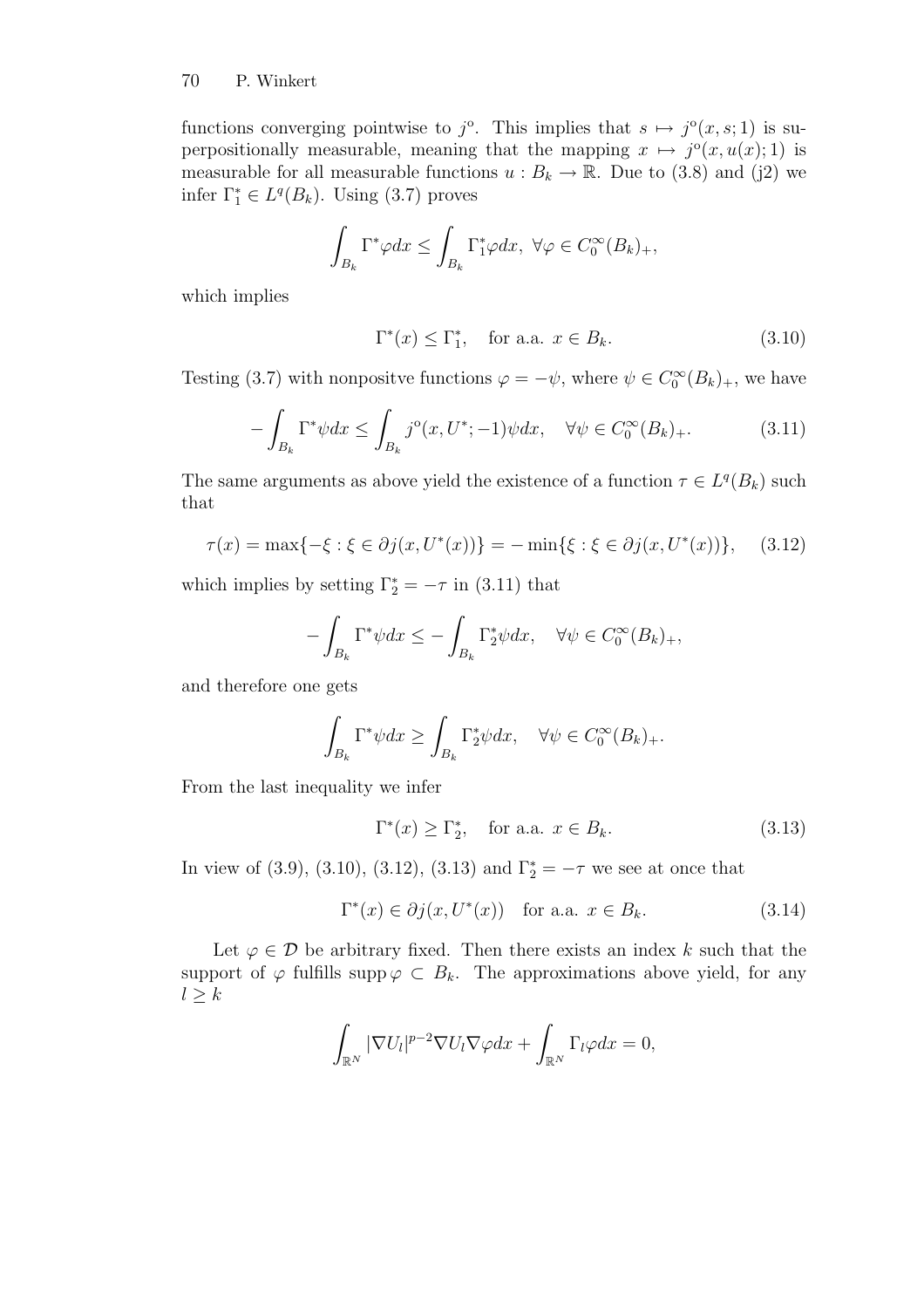or equivalently

$$
\int_{B_k} |\nabla U_l|^{p-2} \nabla U_l \nabla \varphi dx + \int_{B_k} \Gamma_l \varphi dx = 0.
$$
\n(3.15)

It is well known that  $-\Delta_p: W^{1,p}(B_k) \to (W^{1,p}(B_k)^*)$  is continuous, bounded, and pseudomonotone for  $1 < p < \infty$ . We have  $U_l \rightharpoonup U^*$  in  $W^{1,p}(B_k)$  and due to the pseudomonotonicity it holds  $-\Delta_p U_l \rightharpoonup -\Delta_p U^*$  in  $(W^{1,p}(B_k))^*$ . Along with the weak convergence of  $\Gamma_l$  in  $L^q(B_k)$  we can pass to the limit in (3.15) and obtain

$$
\int_{\mathbb{R}^N} |\nabla U^*|^{p-2} \nabla U^* \nabla \varphi dx + \int_{\mathbb{R}^N} \Gamma^* \varphi dx = 0.
$$
\n(3.16)

The statements in (3.14) and (3.16) show that the pair  $(U^*, \Gamma^*)$  is a solution of the problem (1.1) in  $[u, \overline{u}]$ . In order to complete the proof we have to prove that  $U^*$  is the greatest solution of  $(1.1)$  in  $[\underline{u}, \overline{u}]$ . Let  $\widetilde{u}$  be any solution of  $(1.1)$  in the order interval  $[u, \overline{u}]$ . Obviously, the solution  $\tilde{u}$  is also a subsolution of (1.1), which implies by the construction in (3.1) that the inequality  $\tilde{u} \leq U_l \leq \overline{u}$  is valid for all  $l = 1, 2, \ldots$  This yields  $\widetilde{u} \leq U_l$ , which shows that  $U^*$  must be the greatest solution of  $(1.1)$  in  $[u, \overline{u}]$ . In the same way one can show the existence of a smallest solution.  $\Box$ 

Remark 3.2. Notice that Theorem 3.1 can be extended for problems of the form

$$
Au + \partial j(\cdot, u) \ni 0 \text{ in } \mathcal{D}',
$$

where

$$
Au(x) = -\sum_{i=1}^{N} \frac{\partial}{\partial x_i} a_i(x, u(x), \nabla u(x)), \quad \text{with } \nabla u = \left(\frac{\partial u}{\partial x_1}, \dots, \frac{\partial u}{\partial x_N}\right) \tag{3.17}
$$

is a general operator of the Leray–Lions type. The proof in this case can be shown by using similar arguments.

Remark 3.3. The elliptic inclusion problem with state-dependent subdifferentials investigated by Carl in [4] has the form

$$
Au + \beta(\cdot, u, u) \ni 0 \text{ in } \mathcal{D}',
$$

where  $A$  is a general operator of the Leray–Lions type like in  $(3.17)$  and  $\beta(x, u, \cdot) : \mathbb{R} \to 2^{\mathbb{R}} \setminus \emptyset$  is a maximal monotone graph in  $\mathbb{R}^2$  depending continuously on the unknown u. The multifunction  $\beta$  is generated by  $f : \mathbb{R}^N \times \mathbb{R} \times \mathbb{R} \to$ R which satisfies the following conditions: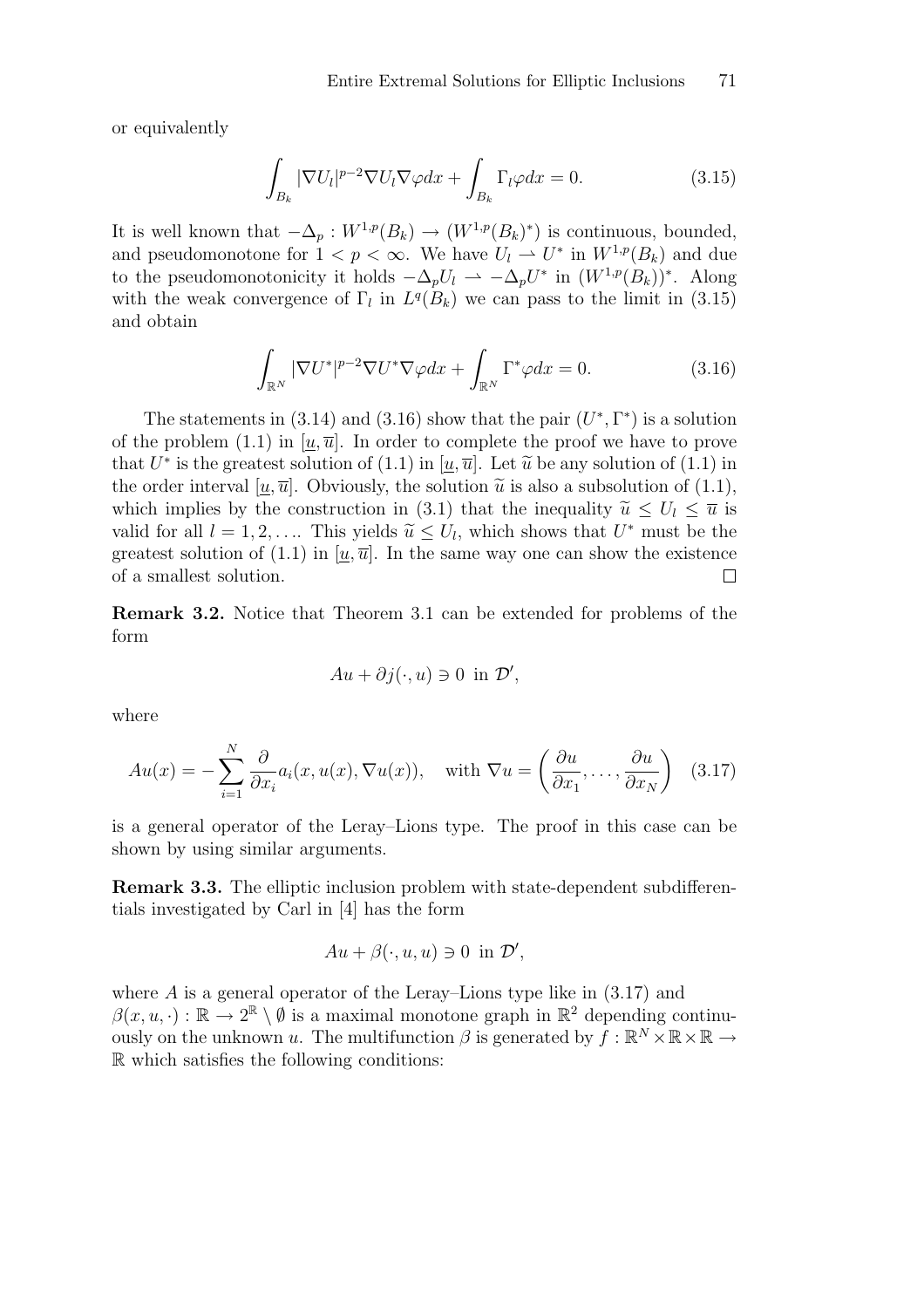- (f1)  $(x, r) \rightarrow f(x, r, s)$  is a Carathéodory function uniformly with respect to s, which means that f is measurable in x for all  $(r, s) \in \mathbb{R} \times \mathbb{R}$  and continuous in r for a.a.  $x \in \mathbb{R}^N$  uniformly with respect to s.
- (f2)  $s \to f(x,r,s)$  is nondecreasing (possibly discontinuous) for a.a.  $x \in \mathbb{R}^N$ and for each  $r \in \mathbb{R}$ , and it is related to the maximal monotone graph  $\beta$ by

$$
\beta(x, r, s) = [f(x, r, s - 0), f(x, r, s + 0)],
$$

where  $f(x, r, s \pm 0) = \lim_{\varepsilon \to 0} f(x, r, s \pm \varepsilon)$ .

- (f3)  $(x, s) \to f(x, r, s)$  is measurable in  $\mathbb{R}^N \times \mathbb{R}$  for each  $r \in \mathbb{R}$ .
- (f4) For a given pair of sub- and supersolutions  $u, \overline{u}$  satisfying  $u \leq \overline{u}$ , there exists a function  $k \in \mathcal{L}_+^q$  and a constant  $\alpha > 0$  such that

$$
|f(x,r,s)| \le k(x),
$$

for a.a.  $x \in \mathbb{R}^N$  and for all  $r \in [\underline{u}(x), \overline{u}(x)]$  and  $s \in [\underline{u}(x) - \alpha, \overline{u}(x) + \alpha]$ .

The function  $f$  is continuous in the second argument and nondecreasing (possibly discontinuous) in the third argument. Thus,  $f \in L^{\infty}_{loc}(\mathbb{R}^N \times \mathbb{R} \times \mathbb{R})$ and we can set

$$
j(x,s) = \int_0^s f(x,t,t)dt,
$$

which yields that the function  $s \mapsto j(x, s)$  is locally Lipschitz and Clarke's generalized gradient can be represented by  $\partial i(x,s) = \beta(x,s,s)$  (for more details see, e.g., [9]). Hence, our paper extends the results in [4] for more general multifunction in form of Clarke's generalized gradients in all of  $\mathbb{R}^N$ .

## 4. Construction of Sub- and Supersolutions

In this section we give some conditions to find a pair of sub- and supersolutions of our problem (1.1). The main idea is to use the eigenvalues and the corresponding eigenfunctions of the p-Laplacian on bounded domains with Dirichlet boundary values. We denote by  $\lambda_1$  the first eigenvalue of the *p*-Laplacian on the ball  $B_r$  with radius r corresponding to its eigenfunction  $\varphi_1$ . This means,  $\varphi_1$ satisfies the equation

$$
-\Delta_p u = \lambda_1 |u|^{p-2}u \quad \text{in } B_r,
$$
  
 
$$
u = 0 \quad \text{on } \partial B_r.
$$
 (4.1)

In view of the results of Anane in [2], it is well known that  $\lambda_1$  is positive and  $\varphi_1 \in \text{int}(C_0^1(\overline{B_r})_+)$ , where the interior of the positive cone  $C_0^1(\overline{B_r})_+$  is given by  $\text{int}(C_0^1(\overline{B_r})_+) = \left\{ u \in C_0^1(\overline{B_r}) : u(x) > 0, \forall x \in B_r, \text{ and } \frac{\partial u}{\partial n}(x) < 0, \forall x \in \partial B_r \right\}.$ 

Now we suppose the hypotheses on Clarke's generalized gradient as follows: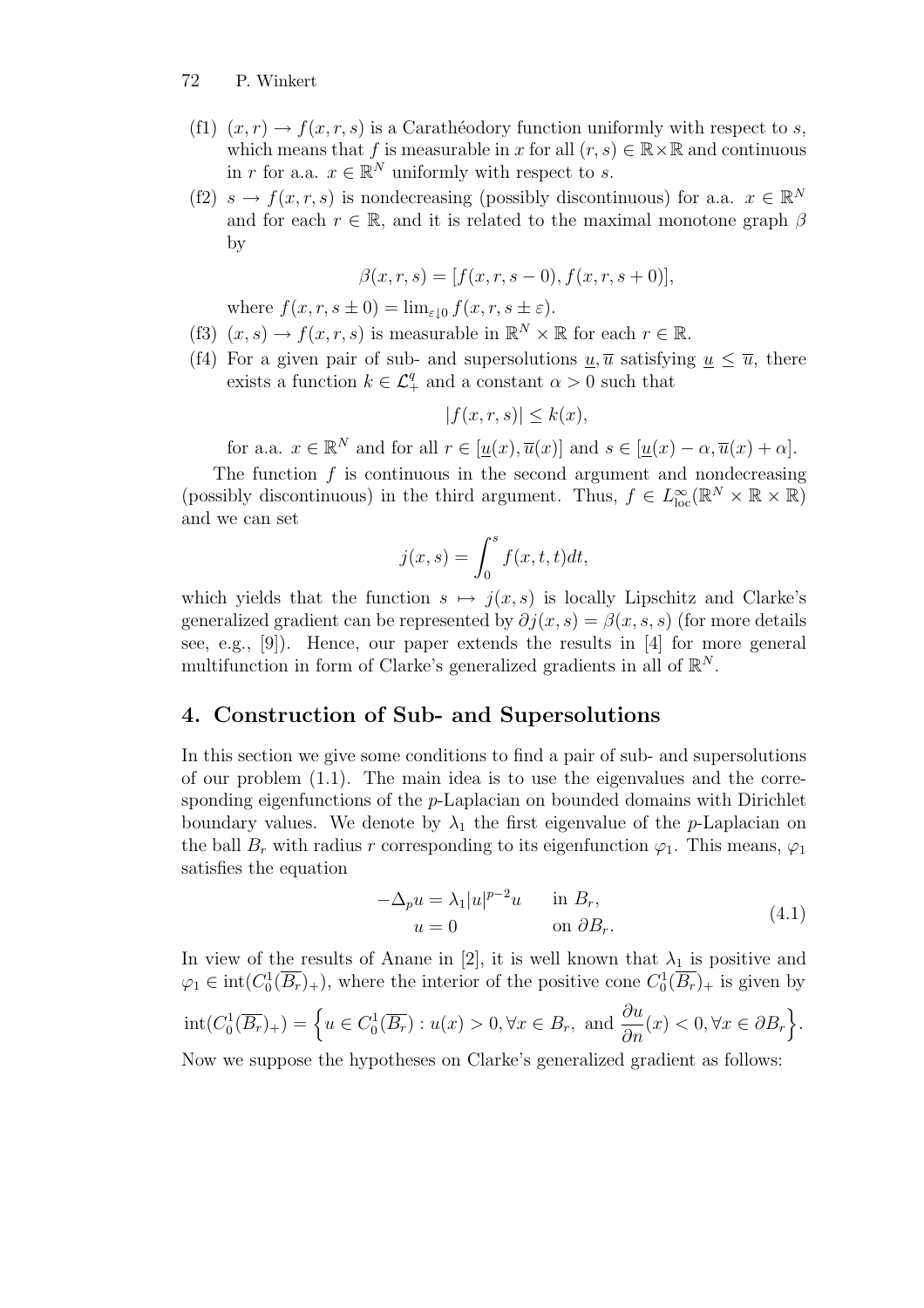(j3) There exists a Carathéodory function  $g : \mathbb{R}^N \times \mathbb{R} \to \mathbb{R}$ , which fulfills

$$
\xi \le g(x, s), \quad \forall s \in \mathbb{R}, \text{ for a.a. in } \mathbb{R}^N, \text{ and for all } \xi \in \partial j(x, s)
$$
 (4.2)

and has the property

$$
\liminf_{s \to +0} \left( -\frac{g(x,s)}{s^{p-1}} \right) > \lambda_1,\tag{4.3}
$$

uniformly with respect to a.a.  $x \in \mathbb{R}^N$ . Furthermore, there exists  $\tilde{s} > 0$ such that

$$
\partial j(x,\tilde{s}) \ge 0, \quad \text{for a.a. } x \in \mathbb{R}^N. \tag{4.4}
$$

**Proposition 4.1.** Let the conditions (j1)–(j3) be satisfied. Then there exists a positive ordered pair of sub- and supersolutions

$$
\underline{u}(x) = \begin{cases} \varepsilon \varphi_1(x) & \text{if } x \in B_r \\ 0 & \text{if } x \in \mathbb{R}^N \setminus B_r, \end{cases} \quad \overline{u}(x) = \widetilde{s}, \quad \text{for a.a. } x \in \mathbb{R}^N \tag{4.5}
$$

of problem (1.1) provided that  $\varepsilon > 0$  is sufficiently small.

*Proof.* The eigenfunction  $\varphi_1$  of (4.1) belongs to  $int(C_0^1(\overline{B_r})_+)$ , that means in particular, the outer normal derivative  $\frac{\partial \varphi_1}{\partial n}$  on  $\partial B_r$  has a negative sign. By applying the Divergence Theorem we have for  $\varphi \in \mathcal{D}_+$ 

$$
\int_{\mathbb{R}^N} |\nabla \underline{u}|^{p-2} \nabla \underline{u} \nabla \varphi dx = \int_{B_r} |\nabla (\varepsilon \varphi_1)|^{p-2} \nabla (\varepsilon \varphi_1) \nabla \varphi dx
$$
\n
$$
= \int_{\partial B_r} |\nabla (\varepsilon \varphi_1)|^{p-2} (\partial (\varepsilon \varphi_1)/\partial \nu) \varphi dx + \int_{B_r} \lambda_1 (\varepsilon \varphi_1)^{p-1} \varphi dx
$$
\n
$$
\leq \int_{B_r} \lambda_1 (\varepsilon \varphi_1)^{p-1} \varphi dx
$$
\n
$$
= \int_{\mathbb{R}^N} \lambda_1 \underline{u}^{p-1} \varphi dx.
$$

This calculation along with (4.2) and (4.3) yields for  $\gamma \in \partial j(\cdot, \varepsilon \varphi_1)$ 

$$
-\Delta_p(\varepsilon\varphi_1) + \underline{\gamma} \leq \lambda_1(\varepsilon\varphi_1)^{p-1} + g(\cdot, \varepsilon\varphi_1) \leq 0,
$$

assumed  $\varepsilon$  is sufficiently small. Due to (4.4) it follows directly that  $\overline{u} = \widetilde{s}$  is a positive constant supersolution of (1.1). Choosing  $\varepsilon$  small enough such that  $u \leq \overline{u}$  completes the proof.  $\Box$ 

Proposition 4.1 ensures under the additionally hypothesis (j3) the existence of a positive nontrivial solution  $u$  of  $(1.1)$  belonging to the order interval of suband supersolutions given in (4.5).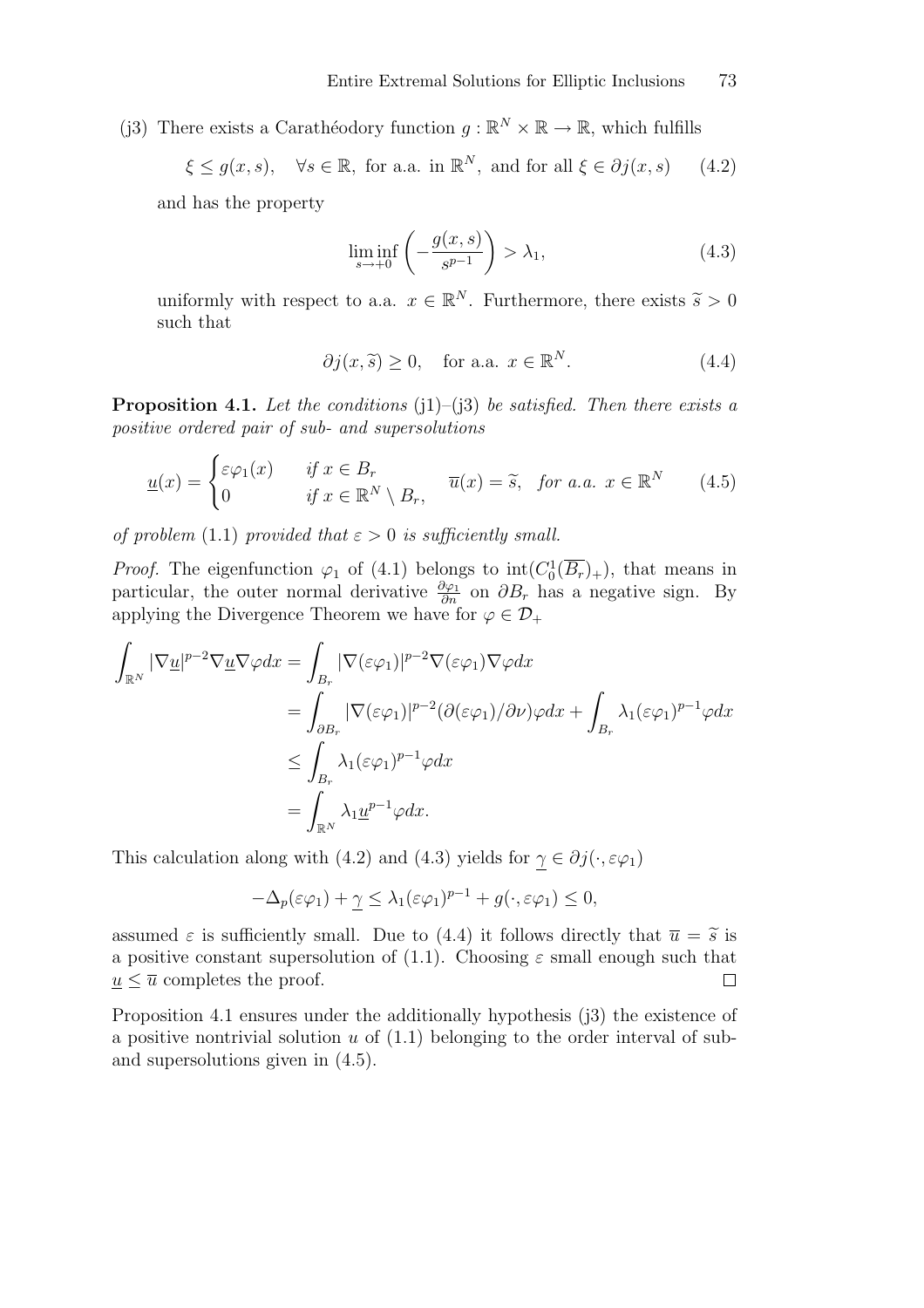**Example 4.2.** Let  $\lambda > \lambda_1$  be fixed and let  $j(x, \cdot) : \mathbb{R} \to \mathbb{R}$  be a locally Lipschitz function satisfying (j1) given by

$$
j(x,s) = \begin{cases}\n-\lambda e^{s-2} - \lambda s - \text{sgn}(s) \frac{|x|+2}{p(|x|+1)} |s|^p, & \text{if } s \le 2 \\
-\frac{1}{2} \lambda s^2 + 4\lambda s - 9\lambda - \frac{|x|+2}{p(|x|+1)} s^p, & \text{if } 2 \le s \le 3 \\
-\lambda e^{-s+3} + \lambda s - \frac{7}{2}\lambda - \frac{|x|+2}{p(|x|+1)} s^p, & \text{if } s \ge 3.\n\end{cases}
$$

Its generalized Clarke's gradient has the form

$$
\partial j(x,s) = \begin{cases}\n-\lambda e^{s-2} - \lambda - \frac{|x|+2}{|x|+1} |s|^{p-1}, & \text{if } s < 2 \\
\left[-2\left(\lambda + \frac{|x|+2}{|x|+1} 2^{p-2}\right), 2\left(\lambda - \frac{|x|+2}{|x|+1} 2^{p-2}\right)\right], & \text{if } s = 2 \\
-\lambda s + 4\lambda - \frac{|x|+2}{|x|+1} s^{p-1}, & \text{if } 2 < s < 3 \\
\left[\lambda - \frac{|x|+2}{|x|+1} 3^{p-1}, 2\lambda - \frac{|x|+2}{|x|+1} 3^{p-1}\right], & \text{if } s = 3 \\
\lambda e^{-s+3} + \lambda - \frac{|x|+2}{|x|+1} s^{p-1}, & \text{if } s > 3.\n\end{cases}
$$

One easily verifies that  $\partial j(x, \cdot)$  satisfies the condition (j2) and is bounded above by a Carathéodory function  $g : \Omega \times \mathbb{R} \to \mathbb{R}$  defined as

$$
g(x,s) = \begin{cases} |s| - \frac{|x| + 2}{|x| + 1}|s|^{p-1}, & \text{if } s \le 0\\ -\left(\lambda + \frac{|x| + 2}{|x| + 1}\right)s^{p-1}, & \text{if } 0 \le s \le 1\\ 3\lambda s - 4\lambda - \frac{|x| + 2}{|x| + 1}s^{p-1}, & \text{if } 1 \le s \le 2\\ s + 2(\lambda - 1) - \frac{|x| + 2}{|x| + 1}s^{p-1}, & \text{if } s \ge 2. \end{cases}
$$

Since  $g$  fulfills property  $(4.3)$ , there exists a positive pair of sub- and supersolutions given by (4.5) and thus, we obtain a nontrivial positive solution  $u \in [\underline{u}, \overline{u}]$ of problem (1.1).

Acknowledgement. The author gratefully acknowledges the helpful suggestions of S. Carl during the preparation of the paper.